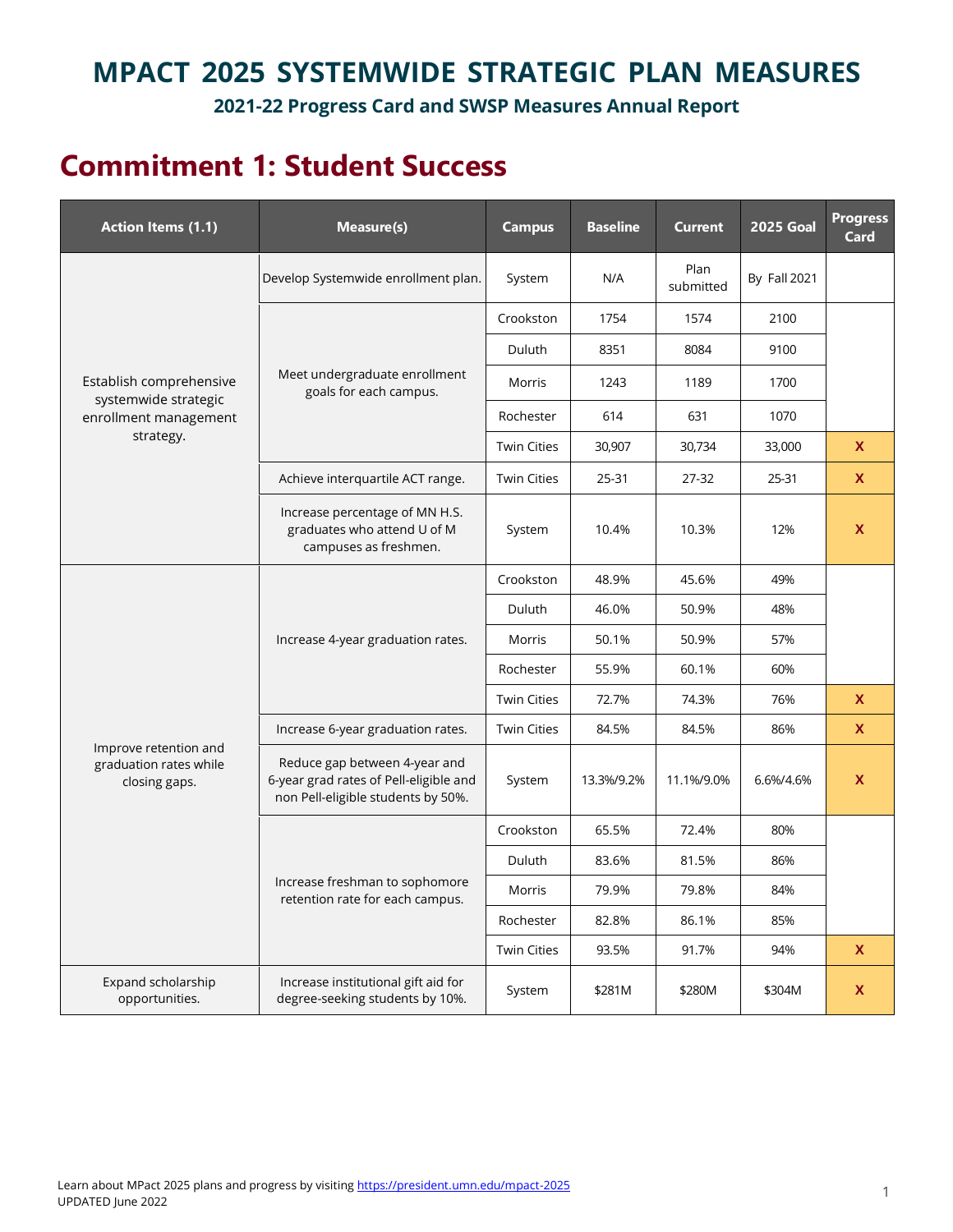## **Commitment 1: Student Success**

| <b>Action Items (1.2)</b>                                                                               | Measure(s)                                                                                                             | <b>Campus</b>      | <b>Baseline</b>                                                                                                               | <b>Current</b>                                                                                             | <b>2025 Goal</b>                                                                       | <b>Progress</b><br>Card |
|---------------------------------------------------------------------------------------------------------|------------------------------------------------------------------------------------------------------------------------|--------------------|-------------------------------------------------------------------------------------------------------------------------------|------------------------------------------------------------------------------------------------------------|----------------------------------------------------------------------------------------|-------------------------|
| Student mental health.                                                                                  | Develop and launch initiative by<br>June 2021 building on the existing<br>Mental Health Learning Collaborative.        | System             | N/A                                                                                                                           | V                                                                                                          | By June 2021                                                                           | $\mathbf{x}$            |
| Strengthen career outcomes<br>and placement.                                                            | Career success outcomes of UMN<br>students will exceed national<br>outcomes reported by NACE<br>between 6 and 10%.*[1] | System             | 94%                                                                                                                           | 90%<br>(8% above<br>national<br>average)                                                                   | Maintain<br>6-10% above<br>national<br>average                                         | $\mathbf x$             |
| Establish a holistic approach to<br>student wellness.                                                   | Improve students' self-reported<br>wellness indicators.                                                                | System             | 18% increase<br>in three years<br>unmanaged<br>stress<br>$(2015-18)$<br>Mean days of<br>adequate<br>sleep: 3.5<br>(2015/2016) | 23% increase<br>in unmanaged<br>stress<br>$(2018-21)$<br>Mean days of<br>adequate<br>sleep: 3.44<br>(2021) | 0% increase<br>in unmanaged<br>stress<br>Increase mean<br>days of<br>adequate<br>sleep |                         |
| <b>Action Items (1.3)</b>                                                                               | Measure(s)                                                                                                             | <b>Campus</b>      | <b>Baseline</b>                                                                                                               | <b>Current</b>                                                                                             | <b>2025 Goal</b>                                                                       | <b>Progress</b><br>Card |
| Distributed learning models.                                                                            | Add one new distributed education<br>program leveraging systemwide<br>expertise each year.*[2]                         | System             | Current<br>programs                                                                                                           | <b>NXT GEN</b><br>MED                                                                                      | One new<br>program<br>each year                                                        | $\mathsf{x}$            |
| Establish academic calendar<br>flexibility to increase student<br>engagement and<br>year- round access. | Increase 3-year graduation rate each<br>year for students who enter with 60+<br>credits and are enrolled full-time.    | <b>Twin Cities</b> | 74.9%                                                                                                                         | 73.9%                                                                                                      | 77%                                                                                    |                         |
| Enhance the quality and support<br>for educational offerings.                                           | Program review and accreditation<br>are and remain current each year.                                                  | System             | Current                                                                                                                       | On track                                                                                                   | Current each<br>year                                                                   |                         |

\*Revised, pending Board of Regents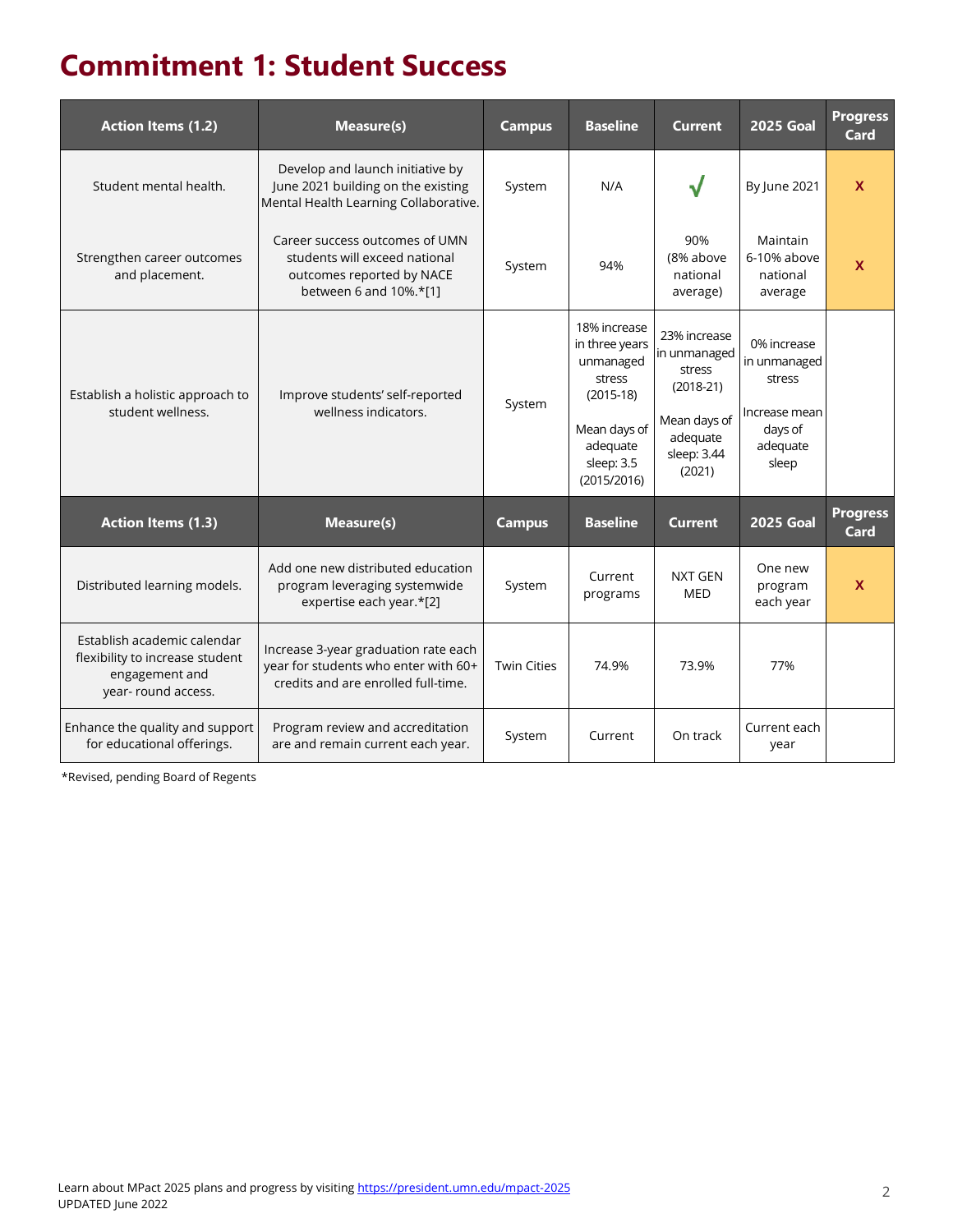# **Commitment 2: Discovery, Innovation & Impact**

| <b>Action Items (2.1)</b>                                                                                                  | Measure(s)                                                                                                                                                  | <b>Campus</b>                 | <b>Baseline</b>                                                                                                     | <b>Current</b>                                                                                                      | <b>2025 Goal</b>                                                                                                     | <b>Progress</b><br>Card |
|----------------------------------------------------------------------------------------------------------------------------|-------------------------------------------------------------------------------------------------------------------------------------------------------------|-------------------------------|---------------------------------------------------------------------------------------------------------------------|---------------------------------------------------------------------------------------------------------------------|----------------------------------------------------------------------------------------------------------------------|-------------------------|
| Prioritize research<br>opportunities for all students.                                                                     | Increase research opportunities for<br>all undergraduate students.                                                                                          | <b>Twin Cities</b>            | 40.9%<br>indicating<br>participating<br>in research<br>opportunity<br>(SERU)                                        | 37.5%                                                                                                               | Above 50%                                                                                                            | X                       |
| Increase year-over-year funding<br>growth for research and<br>industry-sponsored awards.                                   | Target growth for sponsored awards<br>of 5% per year (stretch 7%)<br>for next 5 years.<br>Maintain Top 10 public University<br>expenditure ranking in HERD. | System/<br><b>Twin Cities</b> | \$876M/<br>10 <sup>th</sup> HERD<br>ranking                                                                         | \$1.15B/<br>Top 10 HERD<br>ranking                                                                                  | \$1.1B/<br>Top 10                                                                                                    | X                       |
| Advance career outcomes<br>for graduate students<br>and postdocs.                                                          | Increase percentage of graduate<br>students and postdocs employed<br>in positions that use their degree.                                                    | <b>Twin Cities</b>            | 98%                                                                                                                 | 98%                                                                                                                 | Maintain<br>95% or<br>above                                                                                          | X                       |
| <b>Action Items (2.2)</b>                                                                                                  | Measure(s)                                                                                                                                                  | <b>Campus</b>                 | <b>Baseline</b>                                                                                                     | <b>Current</b>                                                                                                      | <b>2025 Goal</b>                                                                                                     | <b>Progress</b><br>Card |
| Enhance opportunities for new<br>businesses and start-ups,<br>corporate partnerships, and<br>technology commercialization. | Grow start-ups per year.                                                                                                                                    | System                        | 19                                                                                                                  | 20                                                                                                                  | 25                                                                                                                   | X                       |
|                                                                                                                            | Increase industry sponsored awards.                                                                                                                         | System                        | \$81.6M                                                                                                             | \$255.5M<br>(note:<br>\$140.9M<br>from Leidos/<br>NIH Prime<br>COVID study)                                         | \$109M                                                                                                               | X                       |
| Increase multidisciplinary<br>opportunities in research<br>and curriculum.                                                 | Increase number of multidisciplinary<br>grants and courses each year.*[3]                                                                                   | System                        | 1216 active<br>awards with<br>multiple<br>academic<br>departments<br>75 active<br>multi-<br>disciplinary<br>courses | 1216 active<br>awards with<br>multiple<br>academic<br>departments<br>75 active<br>multi-<br>disciplinary<br>courses | 1250 active<br>awards with<br>multiple<br>academic<br>departments<br>100 active<br>multi-<br>disciplinary<br>courses |                         |
| Advance the arts and<br>humanities through strategic<br>collaborations.                                                    | Increase number of collaborations<br>involving the arts and humanities<br>each year.* [4]                                                                   | System                        | 80                                                                                                                  | 80                                                                                                                  | 1 major<br>collaboration<br>each year                                                                                |                         |

\*Revised, pending Board of Regents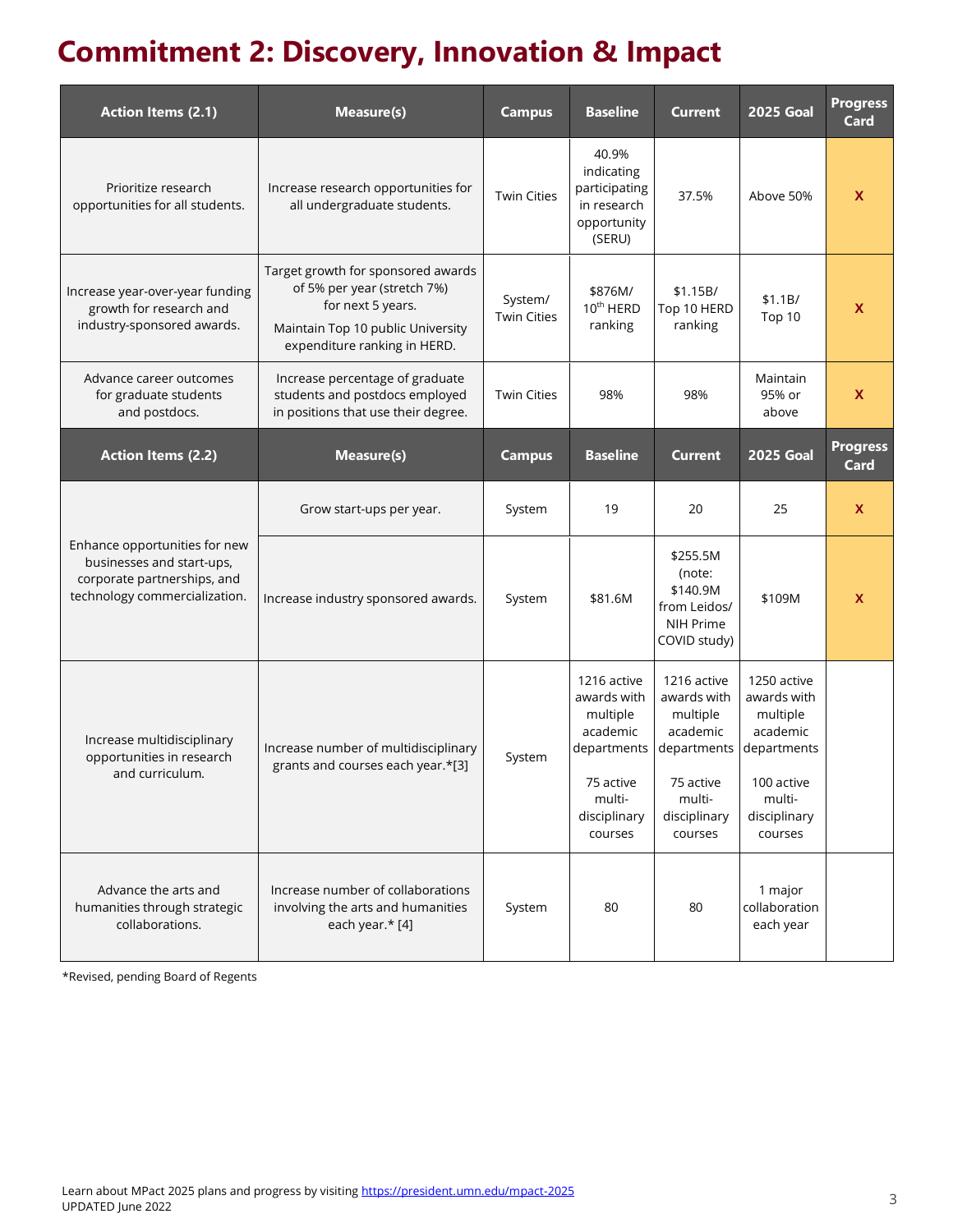# **Commitment 2: Discovery, Innovation & Impact**

| <b>Action Items (2.3)</b>                                                                                                           | Measure(s)                                                           | <b>Campus</b>      | <b>Baseline</b>                      | <b>Current</b>                         | <b>2025 Goal</b>                                       | <b>Progress</b><br>Card |
|-------------------------------------------------------------------------------------------------------------------------------------|----------------------------------------------------------------------|--------------------|--------------------------------------|----------------------------------------|--------------------------------------------------------|-------------------------|
| Elevate national and<br>international profile and<br>standing while addressing<br>societal needs.                                   | Elevate USNWR National Public<br>rankings and Shanghai rankings.     | <b>Twin Cities</b> | #26 USNWR/<br>#40 Shanghai           | #26 in<br>USNWR/<br>#40 in<br>Shanghai | Top 25<br>public in<br>USNWR/<br>Top 35 in<br>Shanghai | $\mathbf{x}$            |
| <b>Enhance Carnegie Community</b><br>Engagement designation<br>across system, and measure<br>and expand outreach<br>and engagement. | Achieve Carnegie Community<br>Engagement designation.                |                    | Morris &<br><b>Twin Cities</b>       | Work is<br>underway<br>and on track    | All campuses                                           | $\mathbf{x}$            |
|                                                                                                                                     | Develop unified service, outreach,<br>& engagement database and map. | System             | Establish<br>baseline<br>Spring 2021 |                                        | By December<br>2021                                    | $\mathbf x$             |
| Increase state<br>partnership funding.                                                                                              | Increase state funding.                                              |                    | \$1.86B<br>$(20-21)$<br>Biennium)    | \$1.86B<br>$(20-21)$<br>Biennium)      | Expand state<br>partnership                            | $\mathbf x$             |
|                                                                                                                                     | Increase state-sponsored<br>research.                                | System             | \$412M (over<br>last five<br>years)  | \$428.7M                               | Increase<br>2021-2025<br>total                         | $\mathbf x$             |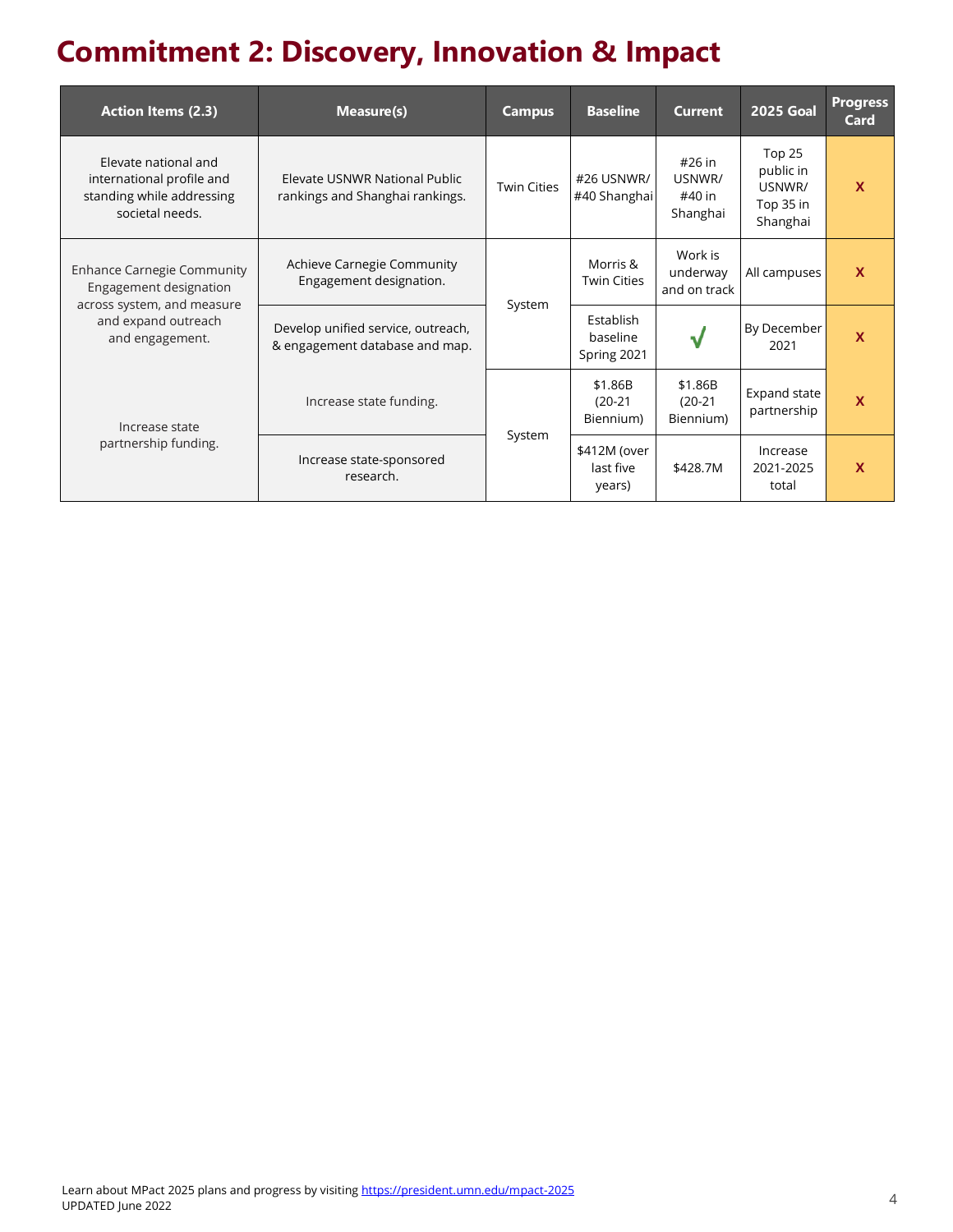## **Commitment 3: MNtersections**

| <b>Action Items (3.1)</b>                                                                                                           | Measure(s)                                                                                                                                                   | <b>Campus</b> | <b>Baseline</b>                            | <b>Current</b>                                                                   | <b>2025 Goal</b>                              | <b>Progress</b><br>Card |
|-------------------------------------------------------------------------------------------------------------------------------------|--------------------------------------------------------------------------------------------------------------------------------------------------------------|---------------|--------------------------------------------|----------------------------------------------------------------------------------|-----------------------------------------------|-------------------------|
| Increase collaborations to serve<br>as a model in health education,<br>clinical training, and new<br>models of care.                | Elevate NIH Blue Ridge<br>ranking each year.*[5]                                                                                                             | System        | 27                                         | 28                                                                               | Top 25 by<br>2025                             | X                       |
| Deepen impact in core areas of<br>strength, including solutions,<br>cures, and technology.                                          | Increase the number of<br>med-tech / health science<br>disclosures each year.                                                                                | System        | 239                                        | 209                                                                              | Increase<br>vear over<br>year                 | X                       |
| Serve as a destination practice<br>of leading delivery models.                                                                      | Improved patient experience<br>scores year over year.                                                                                                        | System        | 82.6%                                      | 83.3%                                                                            | 85% of<br>patients<br>recommend<br><b>UMN</b> | X                       |
| <b>Action Items (3.2)</b>                                                                                                           | Measure(s)                                                                                                                                                   | <b>Campus</b> | <b>Baseline</b>                            | <b>Current</b>                                                                   | <b>2025 Goal</b>                              | <b>Progress</b><br>Card |
| Demonstrate state and<br>worldwide leadership in<br>sustainability and<br>environmental teaching,<br>research, and convening power. | Increase Times Higher Ed<br>Sustainability Development Goal<br>Ranking, including but not limited<br>to climate action, clean water, and<br>land ecosystems. | System        | Submit<br>baseline<br>data by Fall<br>2021 | Submitted<br>November<br>2021                                                    | N/A                                           | X                       |
|                                                                                                                                     | Achieve Gold STAR rating.                                                                                                                                    | System        | Duluth and<br>Morris                       | Work is<br>underway<br>and on track                                              | All campuses                                  | X                       |
| Develop system leadership and<br>governance coordination for<br>sustainability initiatives.                                         | Launch annual systemwide and<br>campus sustainability convenings by<br>June 2021.                                                                            | System        | N/A                                        |                                                                                  | By June 2021                                  |                         |
| Establish next generation<br>systemwide Climate Action Plan<br>for 2030.                                                            | Establish next generation<br>climate action plans for 2030.*[6]                                                                                              | System        | N/A                                        | Work is<br>underway<br>and on track                                              | By 2025                                       | X.                      |
| <b>Action Items (3.3)</b>                                                                                                           | <b>Proposed Measure(s)</b>                                                                                                                                   | <b>Campus</b> | <b>Baseline</b>                            | <b>Current</b>                                                                   | <b>2025 Goal</b>                              | <b>Progress</b><br>Card |
| Develop and deploy new<br>techniques and partnerships for                                                                           | Increase number of food, ag-tech,<br>and natural resource-related<br>disclosures.                                                                            | System        | 33                                         | 29                                                                               | Increase<br>year over<br>year                 | X                       |
| smart farming and sustainable<br>food supplies, and natural<br>resources.                                                           | Actively participate in industry<br>and government food, ag,<br>and natural resource-related<br>initiatives and partnerships.                                | System        | Actively<br>participating                  | Actively<br>participating                                                        | Continue<br>participating                     | X                       |
| Expand, develop and retain<br>agricultural and food system<br>talent in rural communities and<br>agribusiness.                      | Develop unified service, outreach,<br>and engagement database and map.                                                                                       | System        | N/A                                        | √<br>Engagement<br>database and<br>map<br>established<br>with ongoing<br>updates | By December<br>2021                           |                         |
| Enhance Extension's impact<br>and reach.                                                                                            | Increase number of community<br>partners served by 20% by 2025.                                                                                              | System        | Establish<br>baseline in<br>Spring 2021    | 1,414<br>established<br>individual<br>partnerships<br>in Extension               | 20% increase<br>over baseline                 |                         |

\*Revised, pending Board of Regents

Learn about MPact 2025 plans and progress by visitin[g https://president.umn.edu/mpact-2025](https://president.umn.edu/mpact-2025) UPDATED June 2022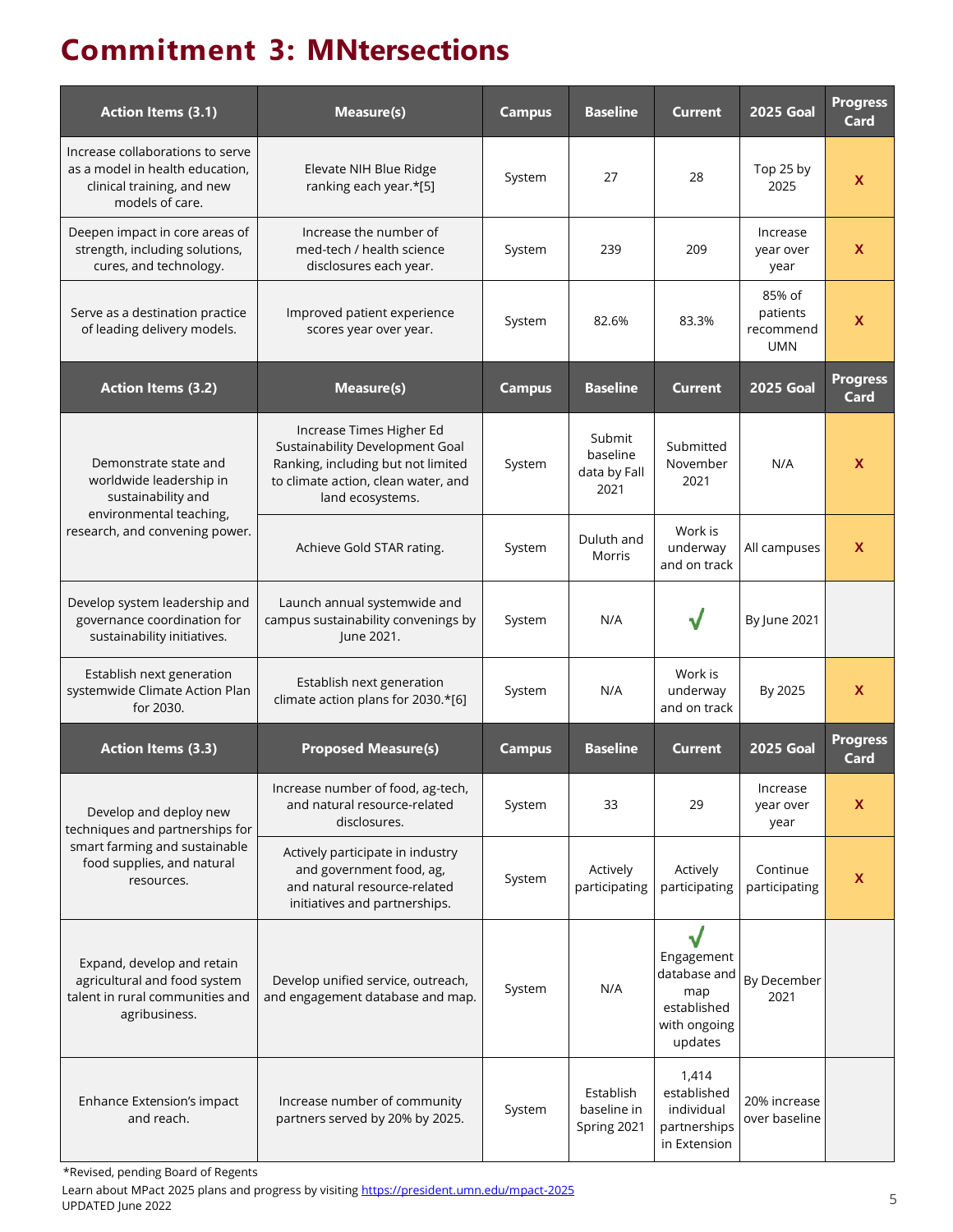# **Commitment 4: Community & Belonging**

| <b>Action Items (4.1)</b>                       | Measure(s)                                                                                                         | <b>Campus</b>      | <b>Baseline</b>                                                                                                                  | <b>Current</b>                                                                                                                   | <b>2025 Goal</b>              | <b>Progress</b><br><b>Card</b> |
|-------------------------------------------------|--------------------------------------------------------------------------------------------------------------------|--------------------|----------------------------------------------------------------------------------------------------------------------------------|----------------------------------------------------------------------------------------------------------------------------------|-------------------------------|--------------------------------|
|                                                 | Increase percentage of BIPOC /<br>underrepresented (ethnicity)<br>undergraduate students in the<br>freshmen class. |                    | 26.1% BIPOC<br>15.5% under-<br>represented                                                                                       | 29.1% BIPOC<br>18.2% under-<br>represented                                                                                       | Increase<br>year over<br>year | X                              |
|                                                 | Increase percentage of BIPOC /<br>underrepresented (ethnicity)<br>incoming professional and<br>graduate students.  |                    | 21.9% BIPOC<br>14.6% under-<br>represented                                                                                       | 22.4% BIPOC<br>14.4% under-<br>represented                                                                                       | Increase<br>year over<br>year | X                              |
|                                                 | Increase percentage of BIPOC /<br>underrepresented (ethnicity)<br>faculty hired.                                   |                    | <b>18.9% BIPOC</b><br>11.8% under-<br>represented                                                                                | <b>18.8% BIPOC</b><br>12.1% under-<br>represented                                                                                | Increase<br>year over<br>year | $\boldsymbol{\mathsf{x}}$      |
| Retain diverse students,<br>faculty, and staff. | Increase percentage of BIPOC /<br>underrepresented (ethnicity)<br>staff hired.                                     | System             | 26.9% BIPOC<br>18.3% under-<br>represented                                                                                       | 27.3% BIPOC<br>19.5% under-<br>represented                                                                                       | Increase<br>year over<br>year | X                              |
|                                                 | Increase retention of all BIPOC/<br>underrepresented (ethnicity)<br>students year over year.                       |                    | 90.1%BIPOC<br>87.1% under-<br>represented                                                                                        | 88.6% BIPOC<br>86.3% under-<br>represented                                                                                       | Increase<br>year over<br>year |                                |
|                                                 | Increase retention of all BIPOC/<br>underrepresented (ethnicity) faculty<br>and staff year over year.              |                    | 92.4% BIPOC<br>faculty<br>91.4% under-<br>represented<br>faculty<br>87.7% BIPOC<br>staff<br>87.1% under-<br>represented<br>staff | 89.9% BIPOC<br>faculty<br>88.4% under-<br>represented<br>faculty<br>83.0% BIPOC<br>staff<br>82.9% under-<br>represented<br>staff | Increase<br>each year         |                                |
|                                                 |                                                                                                                    | Crookston          | 19.3%/32.9%                                                                                                                      | 33.7%/19.9%                                                                                                                      | 11%/16.5%                     |                                |
|                                                 | Decrease 4-year and 6-year                                                                                         | Duluth             | 12.1%/10.5%                                                                                                                      | 8.1%/10.0%                                                                                                                       | 6%/5.3%                       |                                |
|                                                 | graduation gaps between white<br>and BIPOC students.                                                               | Morris             | 11.7%/16.8%                                                                                                                      | 18.2%/8.2%                                                                                                                       | 5.9%/8.4%                     |                                |
| Reduce disparities among                        |                                                                                                                    | Rochester          | 4.3%/6.5%                                                                                                                        | -19.4%/22.8%                                                                                                                     | 2.2%/4.6%                     |                                |
| underrepresented groups.                        |                                                                                                                    | <b>Twin Cities</b> | 7.9%/3.3%                                                                                                                        | 6.1%/4%                                                                                                                          | 4%/1.7%                       | X                              |
|                                                 | Reduce disparities in faculty<br>promotion rates.                                                                  | System             | Overall<br>promotion<br>rate 59.1%;<br>POC 58.5%                                                                                 | Overall<br>promotion<br>rate 59.7%;<br>POC 61.7%                                                                                 | Eliminate<br>disparities      |                                |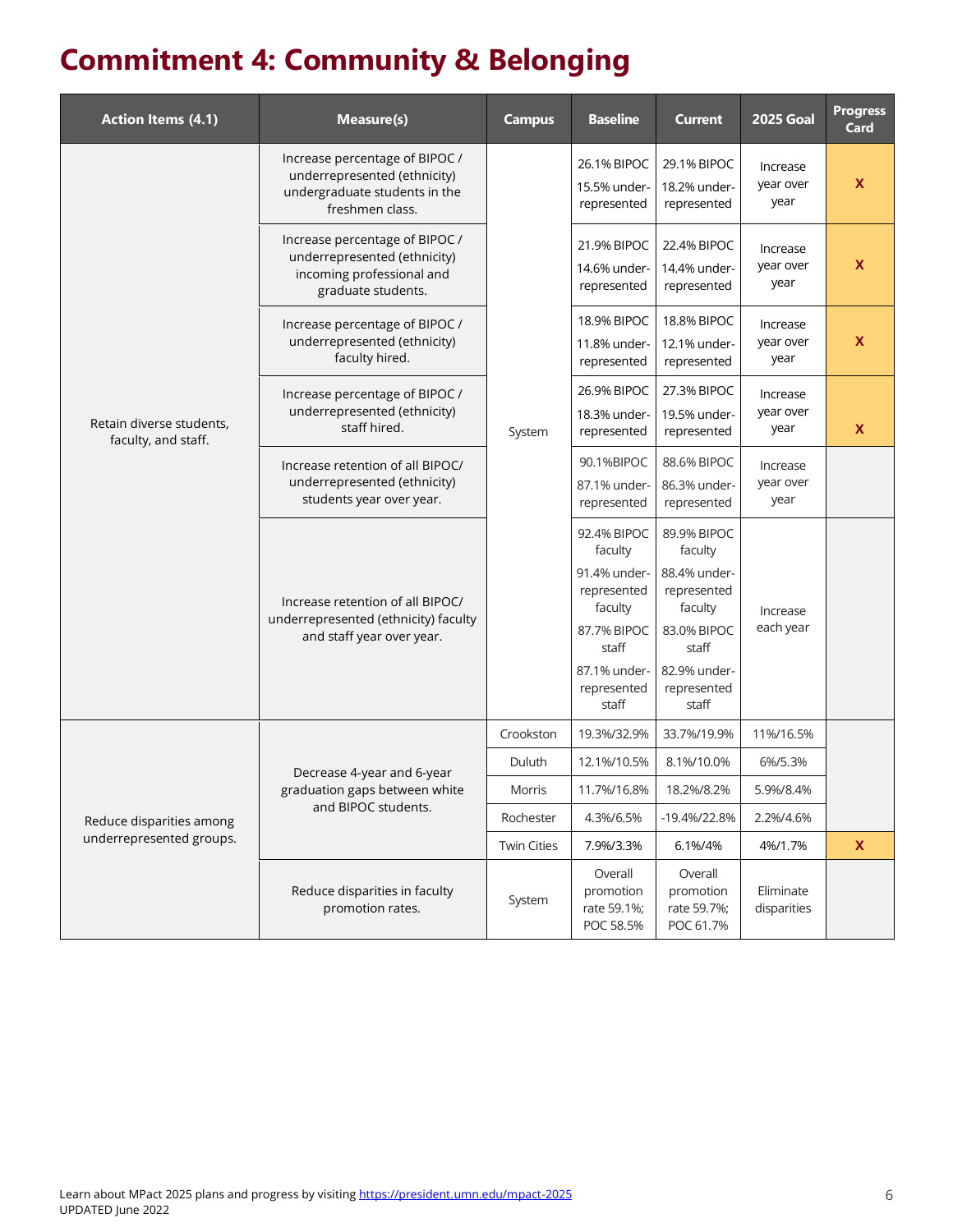# **Commitment 4: Community & Belonging**

| <b>Action Items (4.2)</b>                                                                                 | Measure(s)                                                                                                                                                       | <b>Campus</b>      | <b>Baseline</b> | <b>Current</b>             | <b>2025 Goal</b>              | <b>Progress</b><br>Card |
|-----------------------------------------------------------------------------------------------------------|------------------------------------------------------------------------------------------------------------------------------------------------------------------|--------------------|-----------------|----------------------------|-------------------------------|-------------------------|
| Measure and address annual<br>climate survey data.                                                        | Increase percentage of students<br>with a favorable sense of<br>belonging (Climate survey; SERU;<br>"Agree I feel I have a sense of<br>belonging to my campus"). | <b>Twin Cities</b> | 86.4%           | 77.9%                      | Increase<br>year over<br>year | $\mathbf x$             |
| Increase job satisfaction.                                                                                | Increase commitment and<br>dedication measure in<br>Engagement Survey.                                                                                           | System             | 75%             | 73%                        | 77%                           | $\mathbf x$             |
| Develop education and training<br>to increase intercultural<br>competency and<br>interactional diversity. | Increase number of people who<br>participate in intercultural<br>competency and interactional<br>diversity trainings each year.                                  | System             | 2,000           | 10.697                     | 4,000                         |                         |
|                                                                                                           |                                                                                                                                                                  |                    |                 |                            |                               |                         |
| <b>Action Items (4.3)</b>                                                                                 | <b>Measure(s)</b>                                                                                                                                                | <b>Campus</b>      | <b>Baseline</b> | <b>Current</b>             | <b>2025 Goal</b>              | <b>Progress</b><br>Card |
| Advance deeper understanding<br>of institutional history.                                                 | <b>Complete Board of Regents</b><br>April 2019 charge.                                                                                                           | System             | N/A             |                            | By June<br>2021               | X                       |
| Strengthen collaborative<br>relations with Tribal Nations.                                                | Meet with leadership from the<br>eleven sovereign Tribal Nations<br>at least three times each year.                                                              | System             | N/A             | Established<br>and ongoing | 3 times<br>each year          |                         |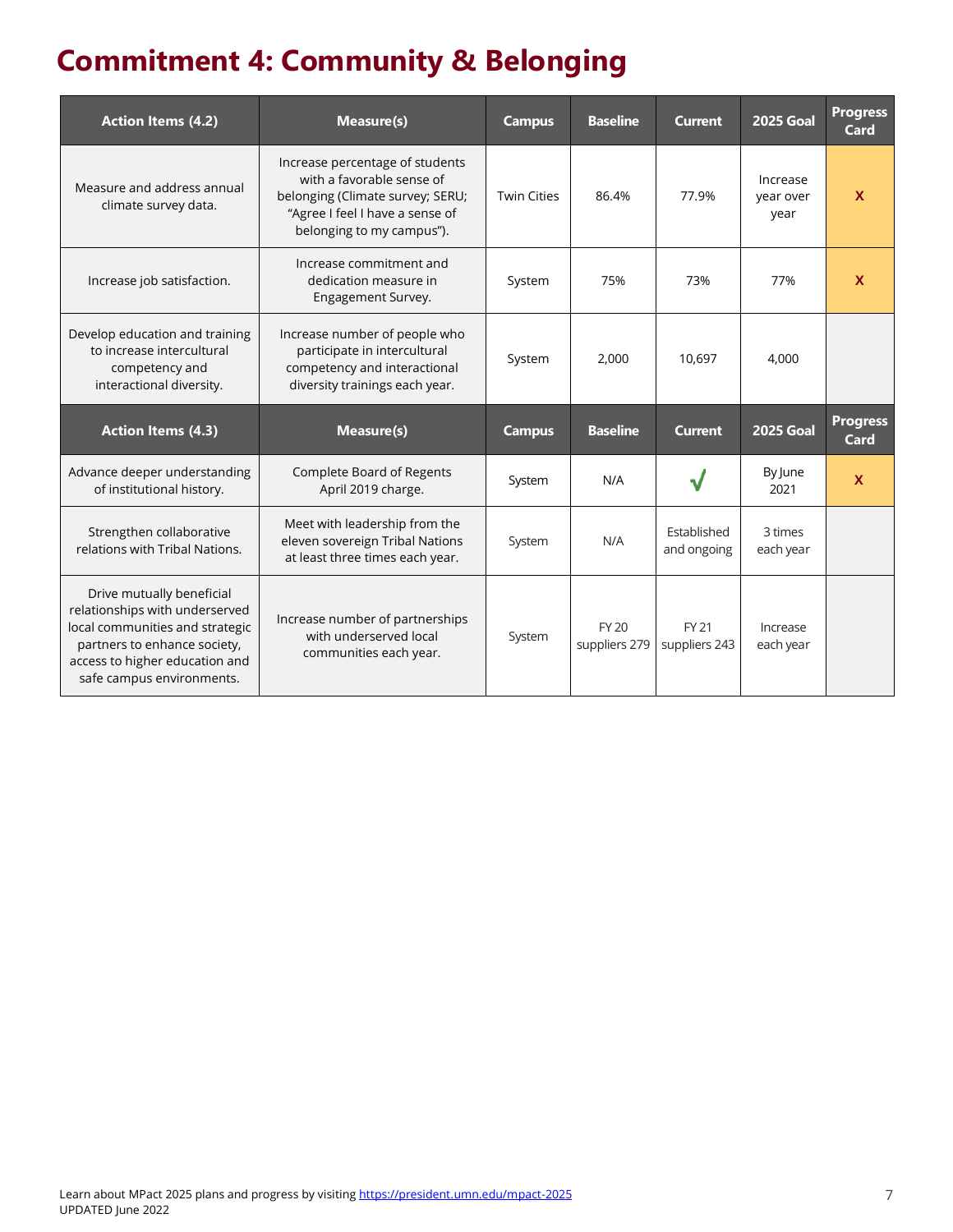# **Commitment 5: Fiscal Stewardship**

| <b>Action Items (5.1)</b>                                                                                                    | Measure(s)                                                                                                                | <b>Campus</b> | <b>Baseline</b>                                                             | <b>Current</b>                                                                                             | <b>2025 Goal</b>                     | <b>Progress</b><br>card |
|------------------------------------------------------------------------------------------------------------------------------|---------------------------------------------------------------------------------------------------------------------------|---------------|-----------------------------------------------------------------------------|------------------------------------------------------------------------------------------------------------|--------------------------------------|-------------------------|
| Reduce student debt.                                                                                                         | Ensure average student debt<br>for those who borrow is under<br>the national average by<br>at least \$2,500.*[7]          | System        | \$27,864<br>\$2,155 below<br>national<br>average                            | \$28,021<br>\$1,922 below<br>national<br>average                                                           | \$2,500 below<br>national<br>average | X                       |
| Enhance on-campus<br>employment opportunities<br>for all students.                                                           | Increase on-campus<br>employment opportunities for<br>all students each year.                                             | System        | 13,817<br>undergraduate<br>student<br>workers and<br>graduate<br>assistants | 11,238                                                                                                     | Increase<br>year<br>over year        | <b>X</b>                |
| Increase aid targeted to<br>students with<br>demonstrated need.                                                              | Create tuition free<br>program for<br>undergraduate students.                                                             | System        | N/A                                                                         |                                                                                                            | By 2021                              | X                       |
| <b>Action Items (5.2)</b>                                                                                                    | Measure(s)                                                                                                                | <b>Campus</b> | <b>Baseline</b>                                                             | <b>Current</b>                                                                                             | <b>2025 Goal</b>                     | <b>Progress</b><br>card |
| Develop leading-edge tuition<br>and pricing model.                                                                           | Define tuition and pricing model.                                                                                         | System        | N/A                                                                         | In progress<br>for discussion<br>in 2022                                                                   | By 2023                              |                         |
| Define and establish an<br>administrative cost benchmark.                                                                    | Promote operational<br>efficiencies by maintaining<br>spending on administration at<br>10 to 11.6% of total expenditures. | System        | 11.6%                                                                       | 11.6%                                                                                                      | N/A                                  | <b>X</b>                |
| Identify and maximize<br>non-state support, including<br>new revenue opportunities<br>aligned to institutional goals.        | Increase alternative<br>revenue each year.                                                                                | System        | Establish<br>baseline in<br>2021                                            | \$275.4M                                                                                                   | Increase<br>each year                |                         |
| <b>Action Items (5.3)</b>                                                                                                    | Measure(s)                                                                                                                | <b>Campus</b> | <b>Baseline</b>                                                             | <b>Current</b>                                                                                             | <b>2025 Goal</b>                     | <b>Progress</b><br>Card |
| Establish new long-term<br>physical master plan for<br>each campus that serves<br>our community and is<br>updated regularly. | Update long-term physical master<br>plan for each campus.                                                                 | System        | N/A                                                                         | <b>Twin Cities</b><br>complete<br>pending BoR<br>approval.<br>Duluth<br>and Morris<br>starting in<br>2022. | All campuses<br>by 2025              |                         |
| Advance innovative financing<br>to support long-term<br>strategic objectives.                                                | Establish plan to advance innovative<br>financing to support long-term<br>strategic objectives.                           | System        | N/A                                                                         |                                                                                                            | By December<br>2021                  |                         |
| Establish land retention,<br>acquisition, and use strategy.                                                                  | Establish land retention, acquisition,<br>and use strategy plan.                                                          | System        | N/A                                                                         |                                                                                                            | By December<br>2021                  |                         |

\*Revised, pending Board of Regents